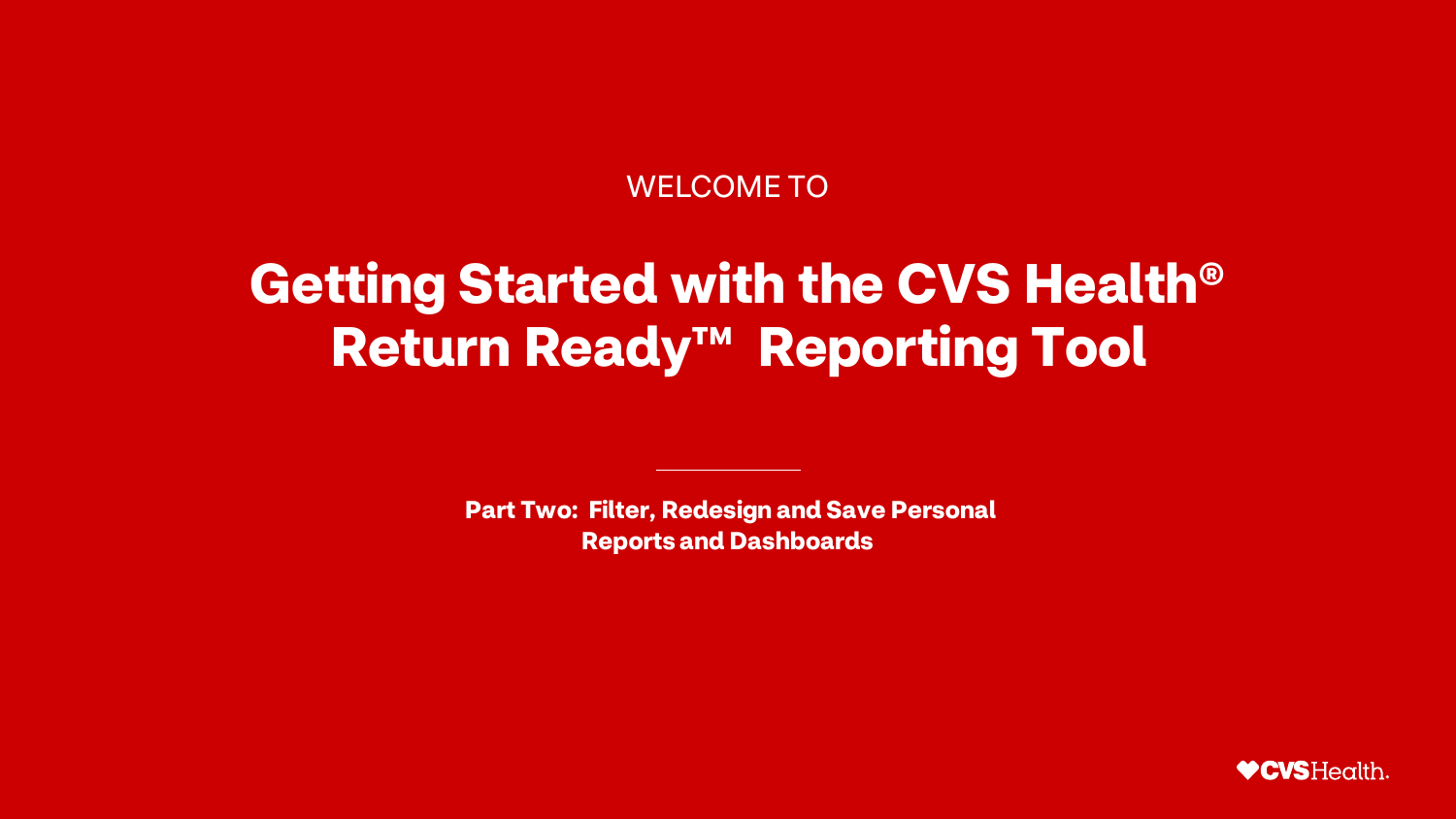### **Learning Objectives Part 2**

- Add Dimension Filters
- Add Placeholder Filters
- Isolate / Exclude Dimension Values
- View Detail Data
- Modify Report Design
- Save Personal Dashboards / Reports

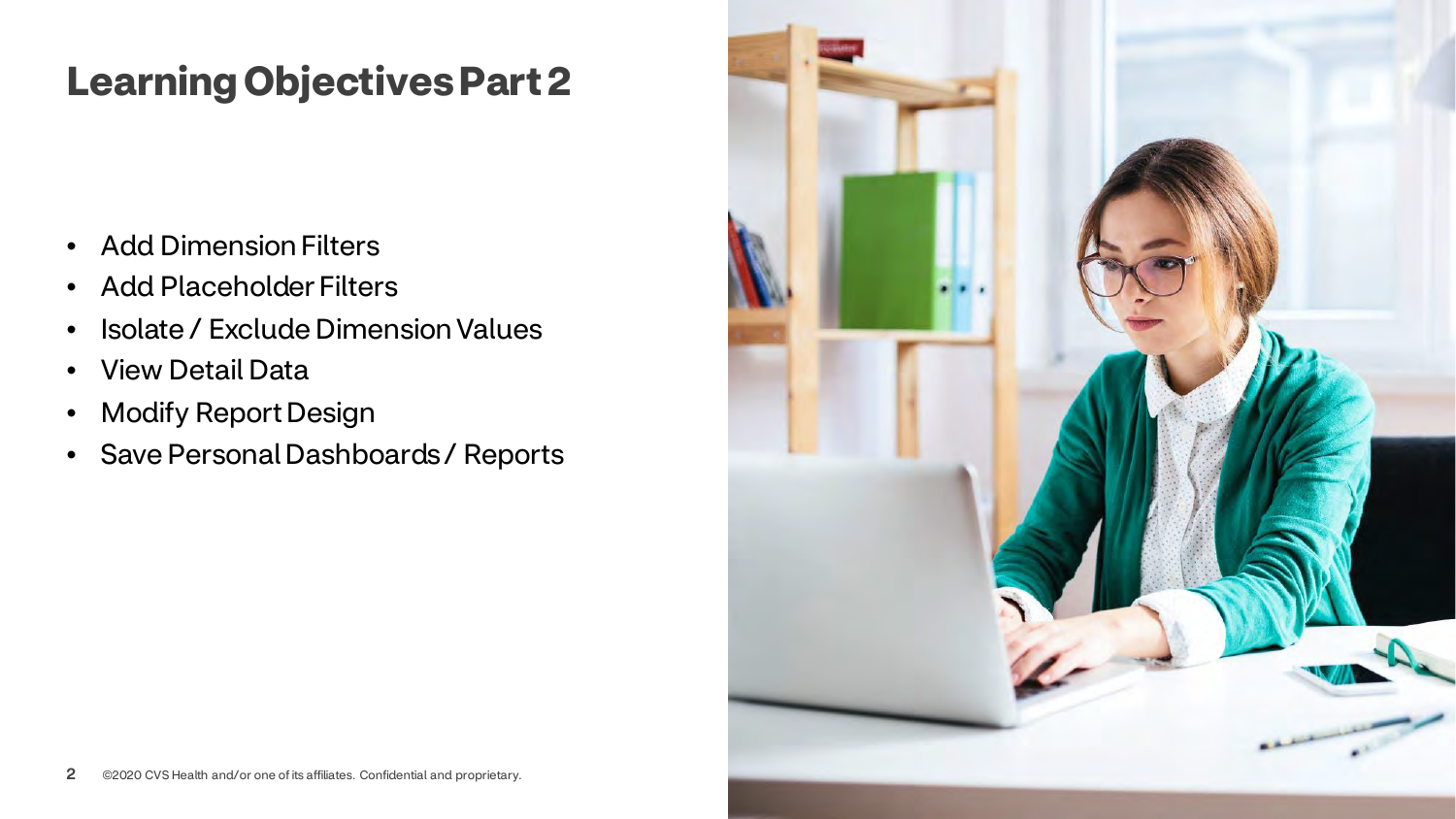**Filter data**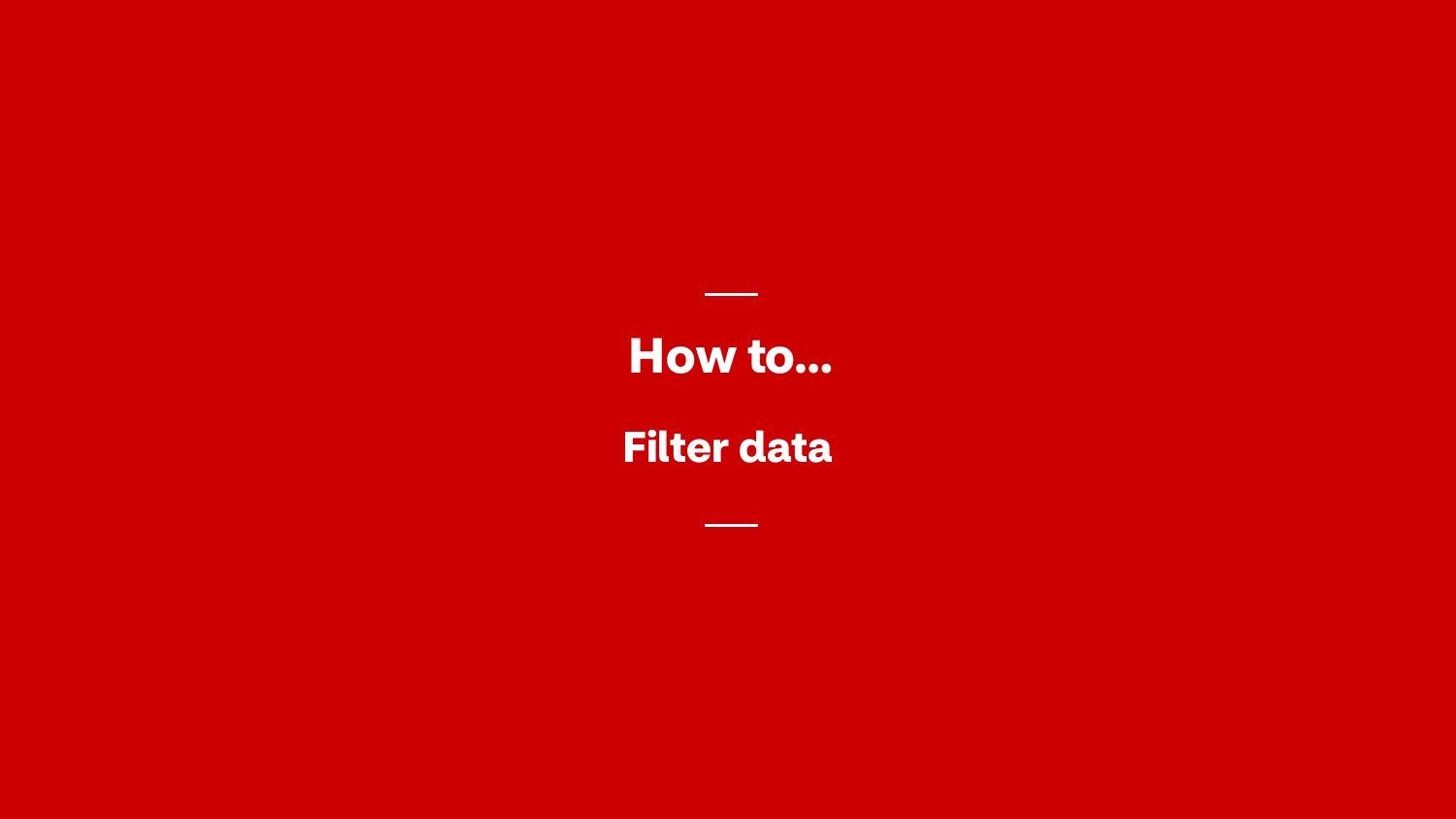### **Edit Existing Filter or Add Filters**

**ELET Click on the Filer in the Filter Area to Edit or Remove Existing Filters** Use the Funnel Command to Edit/Add/Remove Filters



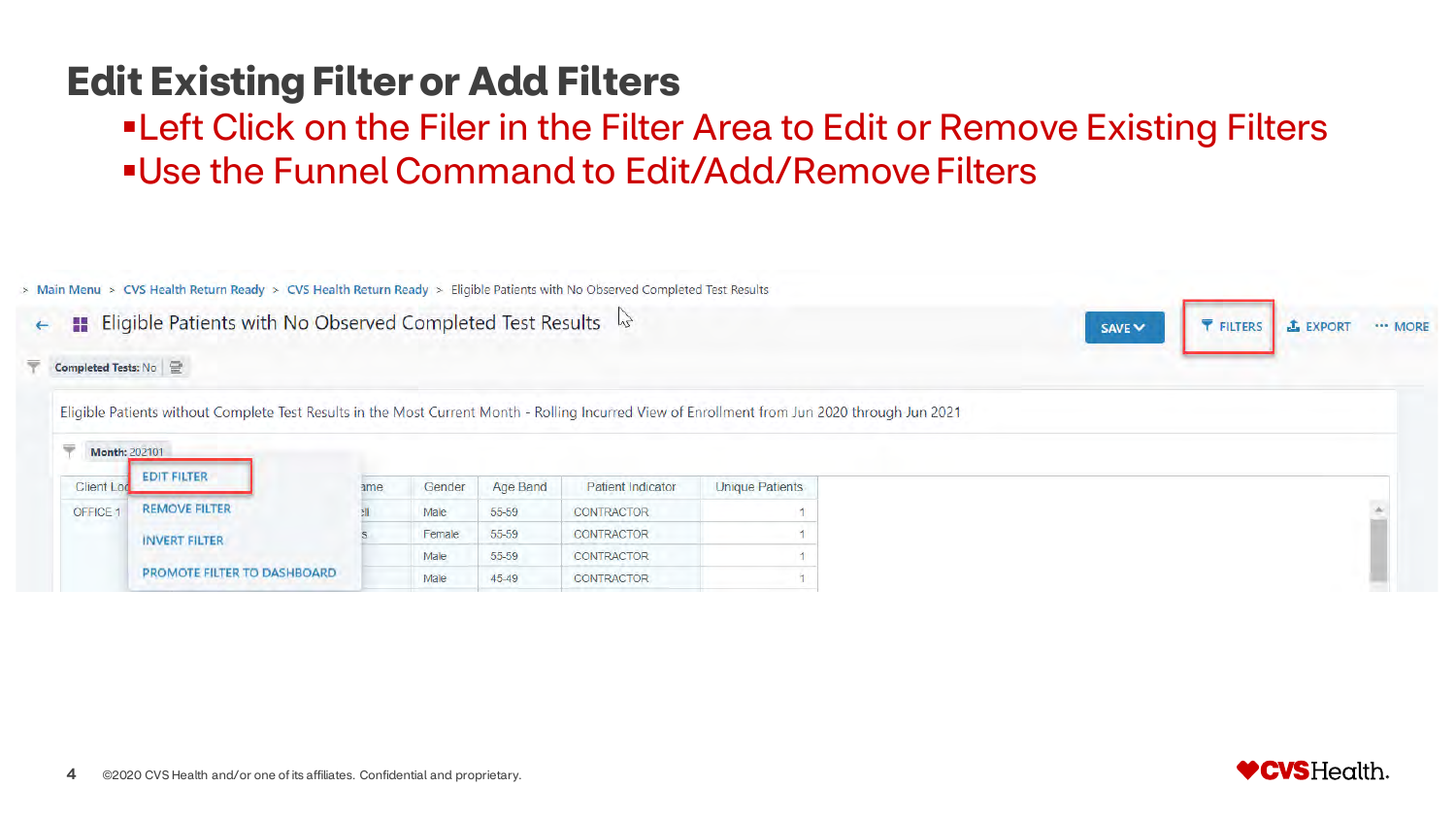#### **Placeholder Filter, Exclude Value or Isolate Value**

#### Edit a filter to turn it into a Placeholder Filter Click on a dimension value to Isolate or Exclude

| <b>Dimension Filters</b>   | $$ OFFICE 3                                                                    | <b>Unique Patients</b><br><b>Patient Indicator</b>                                                             |  |  |  |  |
|----------------------------|--------------------------------------------------------------------------------|----------------------------------------------------------------------------------------------------------------|--|--|--|--|
| Client Location = OFFICE 2 |                                                                                | EMPLOYEE                                                                                                       |  |  |  |  |
|                            |                                                                                | EMPL <sub>(</sub><br><b>DIMENSION</b>                                                                          |  |  |  |  |
|                            |                                                                                | EMPL(<br><b>CALCULATED DIMENSION VALUE</b>                                                                     |  |  |  |  |
|                            |                                                                                | <b>EMPLO</b>                                                                                                   |  |  |  |  |
|                            | Default<br>ADD SELECTED ADD ALL<br>$\checkmark$<br>Default $\vee$              | <b>DRILL</b><br>EMPL <sub>®</sub>                                                                              |  |  |  |  |
|                            |                                                                                | EMPL <sub>®</sub><br><b>EXCLUDE: 'EMPLOYEE'</b>                                                                |  |  |  |  |
|                            | Filter Available Values                                                        | $\mathbb{Z}$<br>EMPL <sub>®</sub><br>ISOLATE: 'EMPLOYEE'                                                       |  |  |  |  |
|                            | No filtering<br>$\checkmark$                                                   | <b>EMPL</b><br>EMPL <sub>®</sub>                                                                               |  |  |  |  |
|                            | $\vee$ Provide every distinct value for selection (when shown in filters area) | VIEW DETAIL DATA FOR: 'OFFICE 2, 00696698958472, VINCENT PHILLIPS, MALE, 55-59, EMPLOYEE'<br>EMPL <sub>®</sub> |  |  |  |  |
|                            | Always show in Filter Areas                                                    | COMMENTARY FOR 'OFFICE 2, 00696698958472, VINCENT PHILLIPS, MALE, 55-59, EMPLOYEE'<br><b>EMPLO</b>             |  |  |  |  |
|                            |                                                                                | EMPLOYEE<br>1                                                                                                  |  |  |  |  |
|                            | All Values Label                                                               |                                                                                                                |  |  |  |  |
|                            | All Client Locations                                                           |                                                                                                                |  |  |  |  |
|                            | Muto Generate Label                                                            |                                                                                                                |  |  |  |  |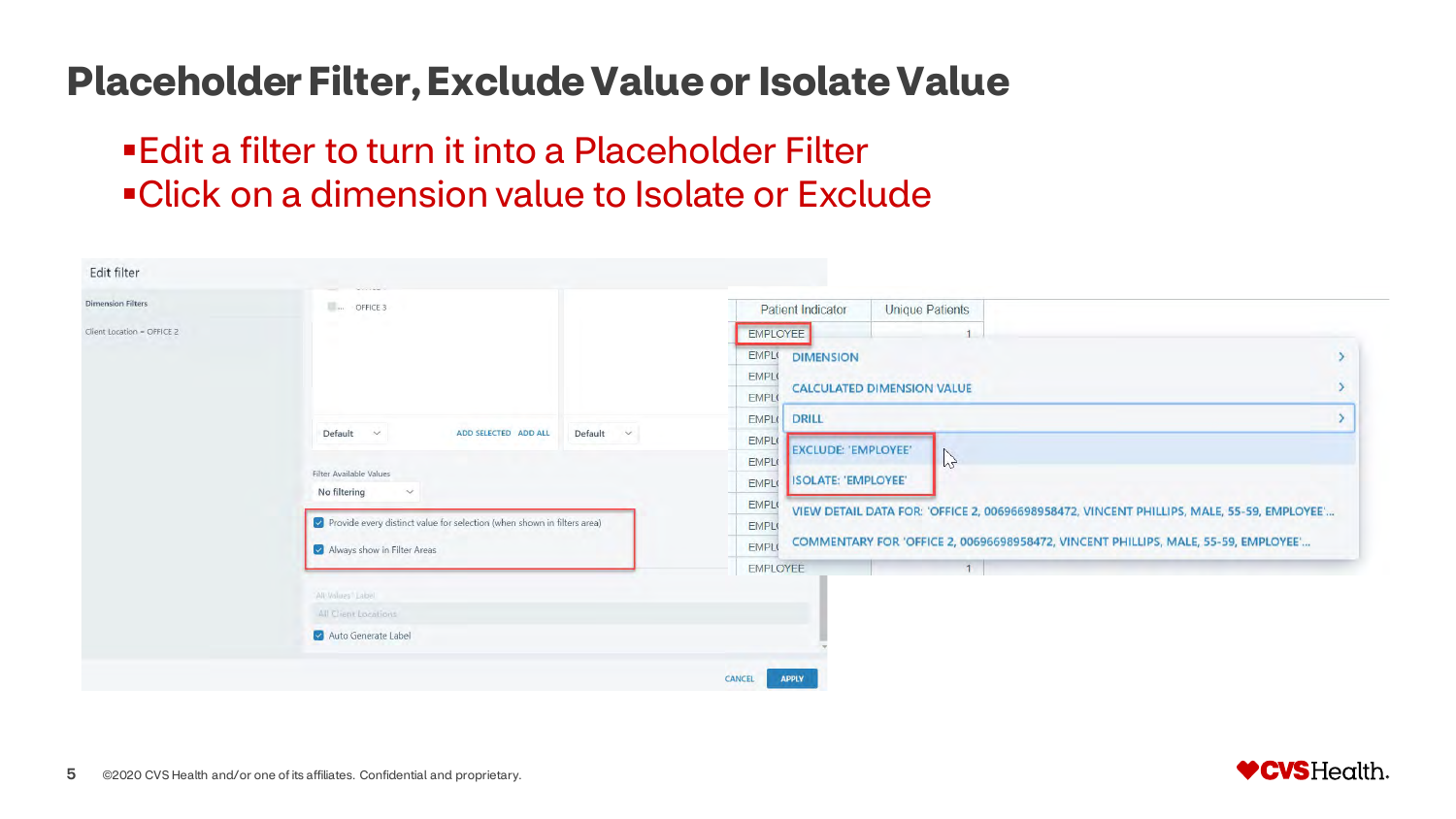#### **View detail data**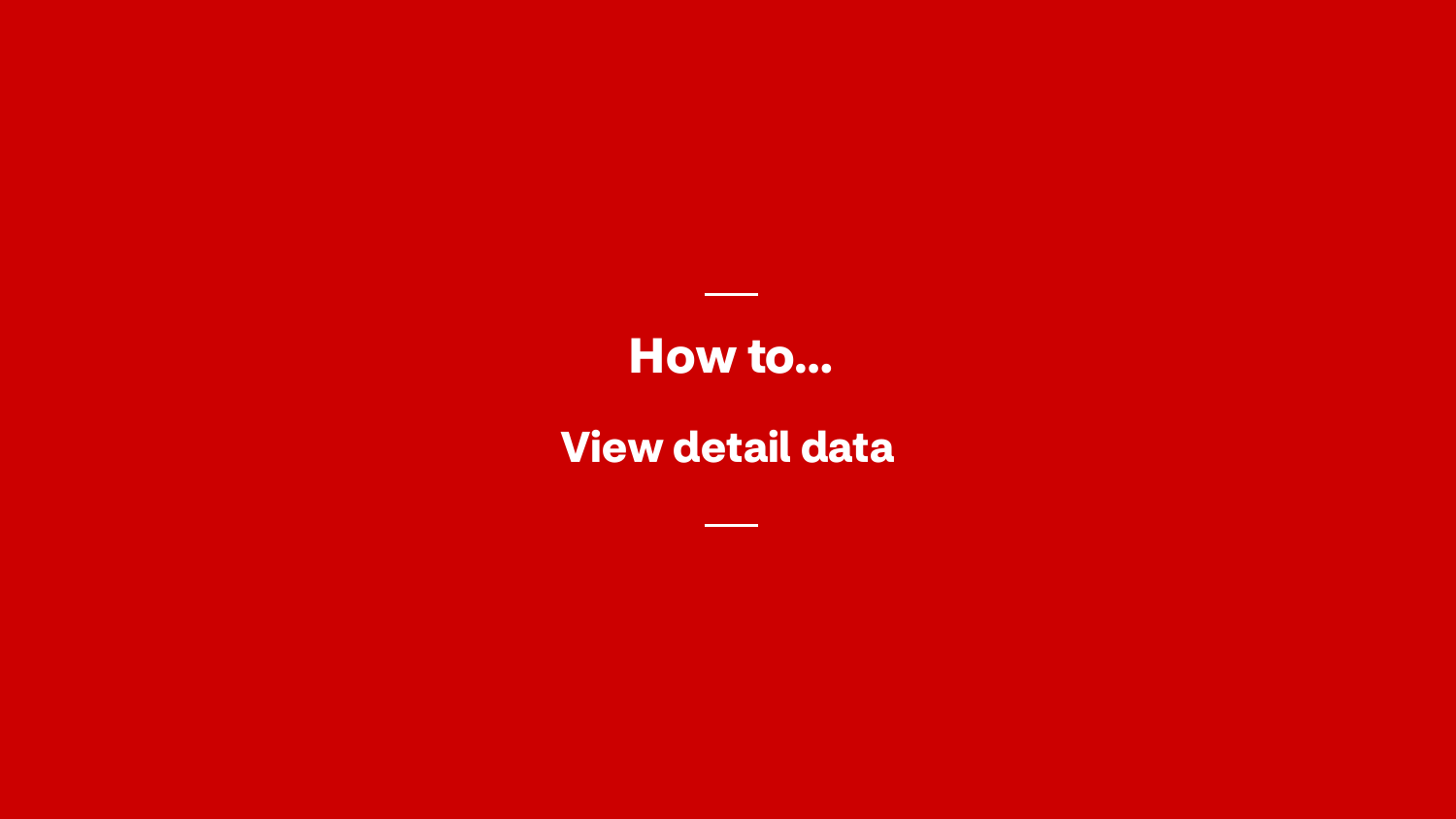#### **View Detail Data**

> Main Menu > CVS Health Return Ready > CVS Health Return Ready > CVS Health Return Ready Main Dashboard



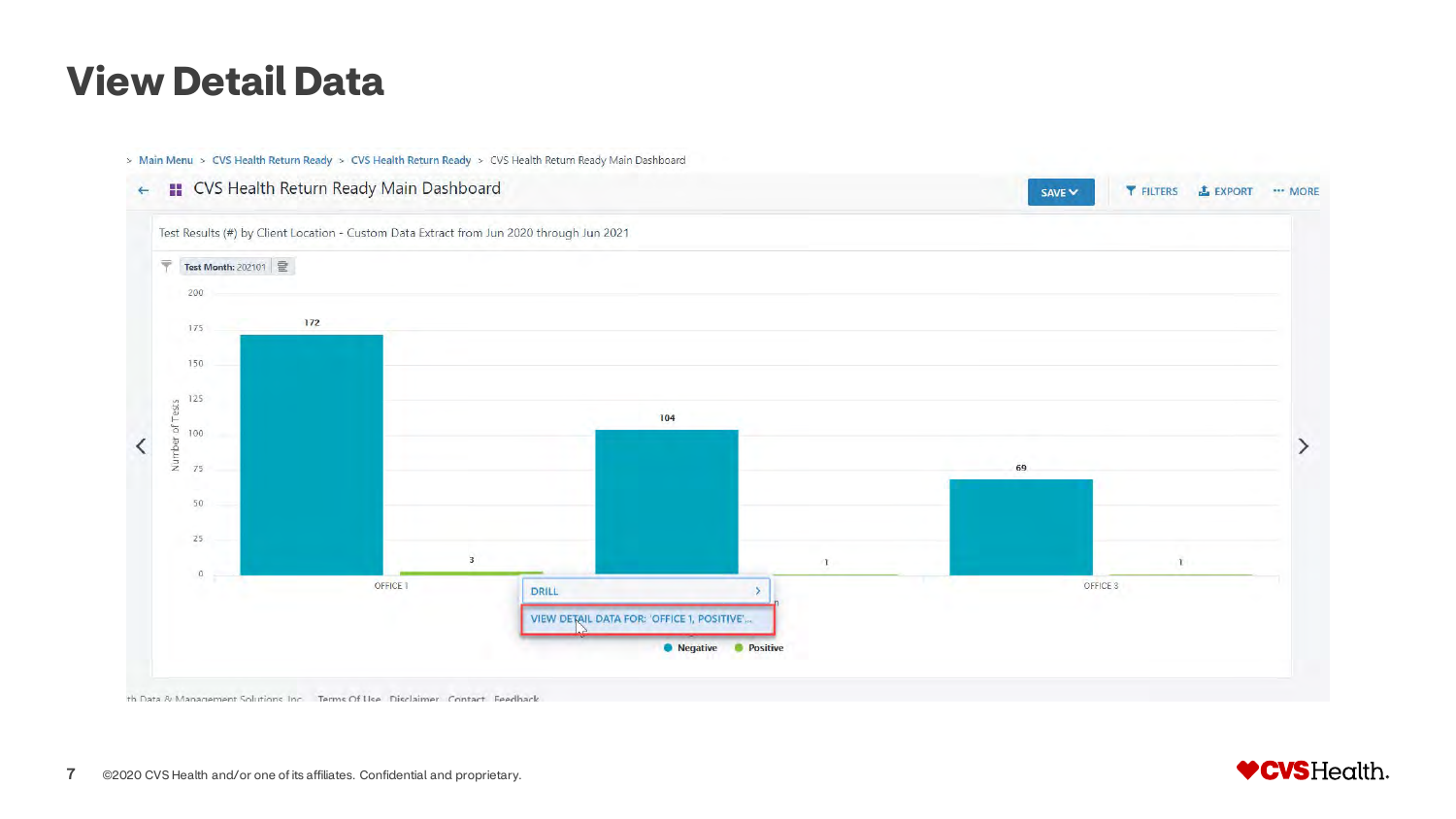### **View Detail Data**



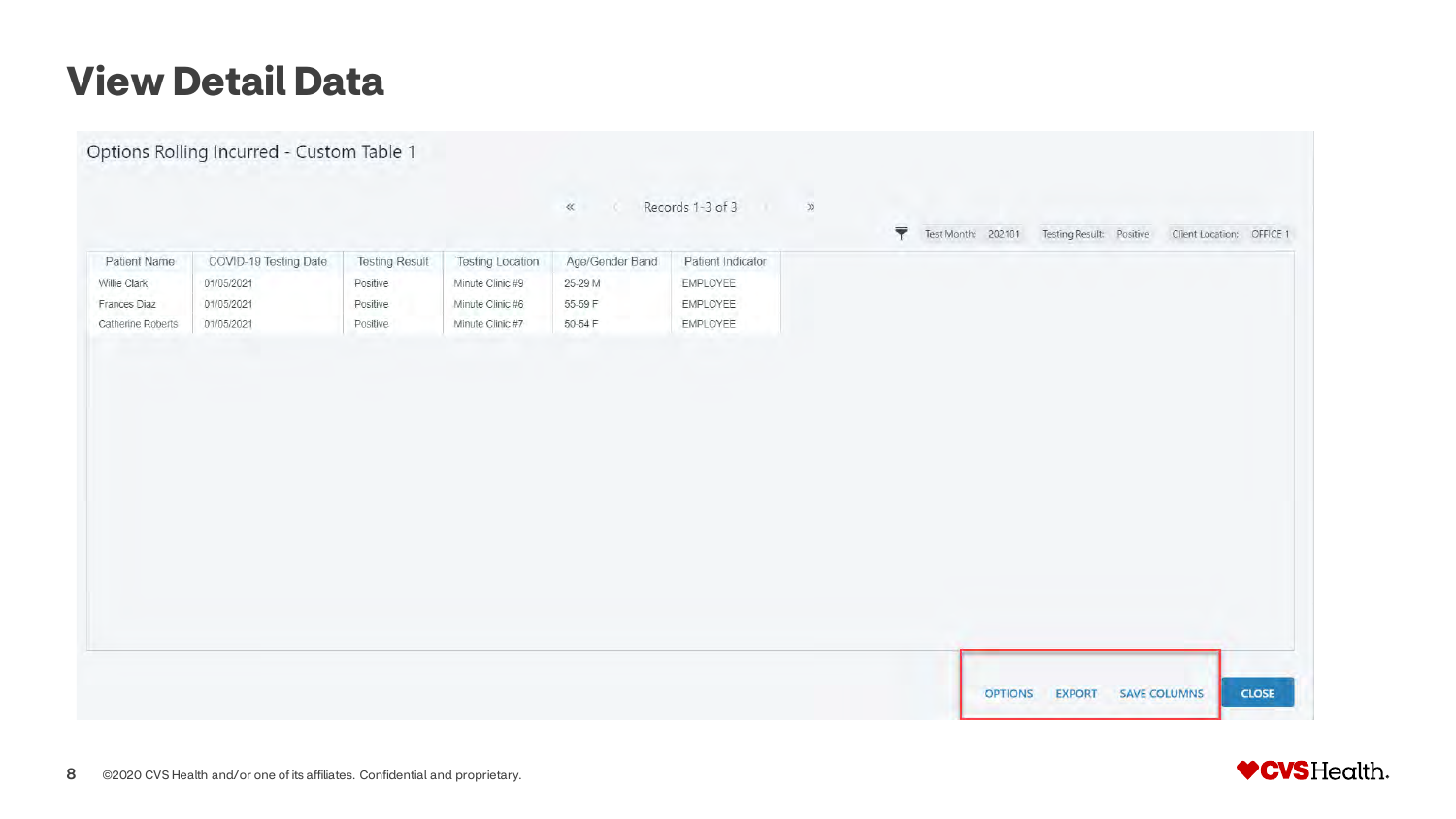### **Redesign and modify reports**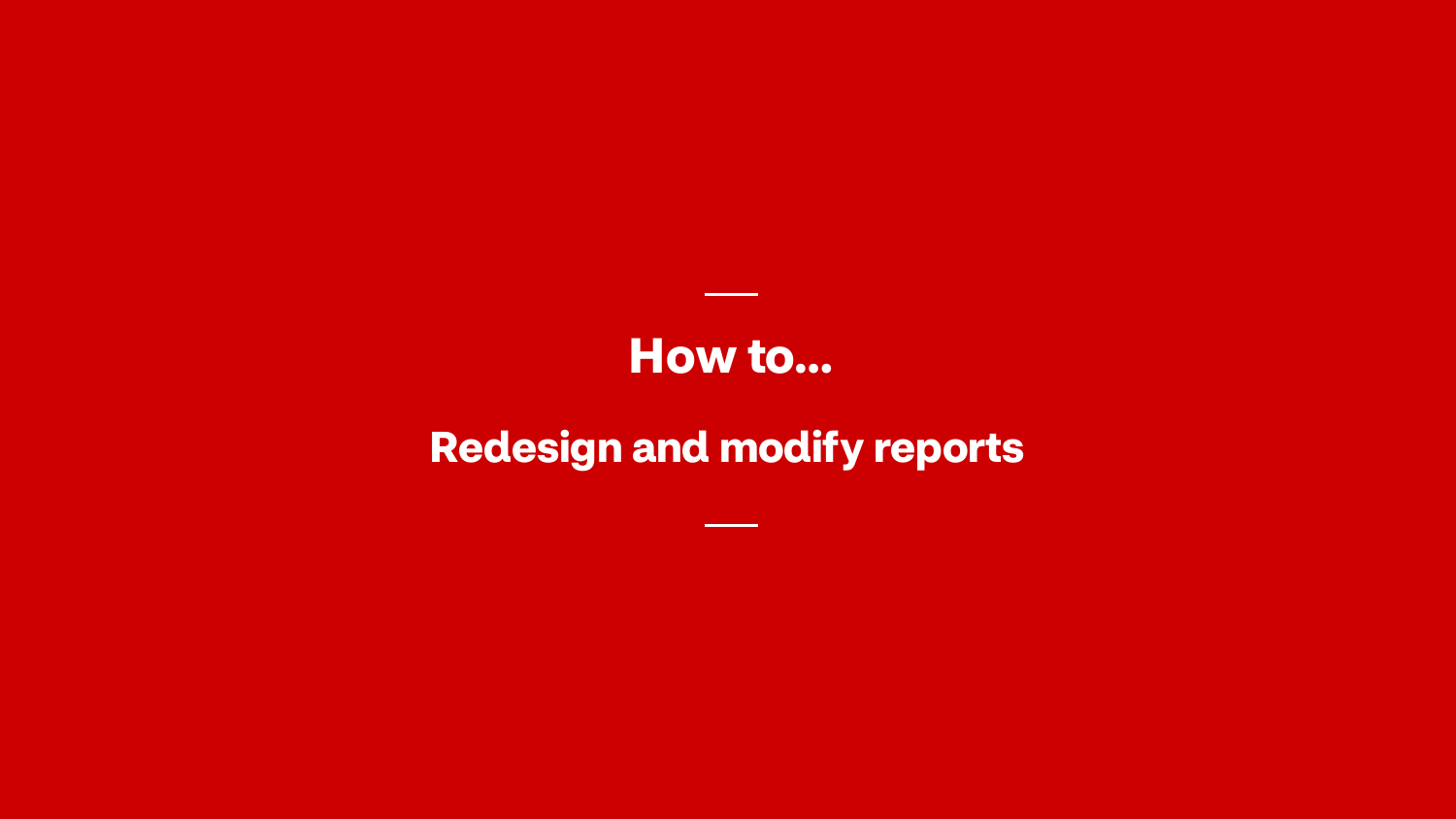#### **Modify Report Layout – Design**

Main Menu > CVS Health Return Ready > CVS Health Return Ready > Detailed Patients All Results Report

**::** Detailed Patients All Results Report  $\leftarrow$ 

**Client Location** 

OFFICE 1

 $\overline{\left\langle \right\rangle }$ 

Patient Detail - Custom Data Extract from Jun 2020 through Jun 2021



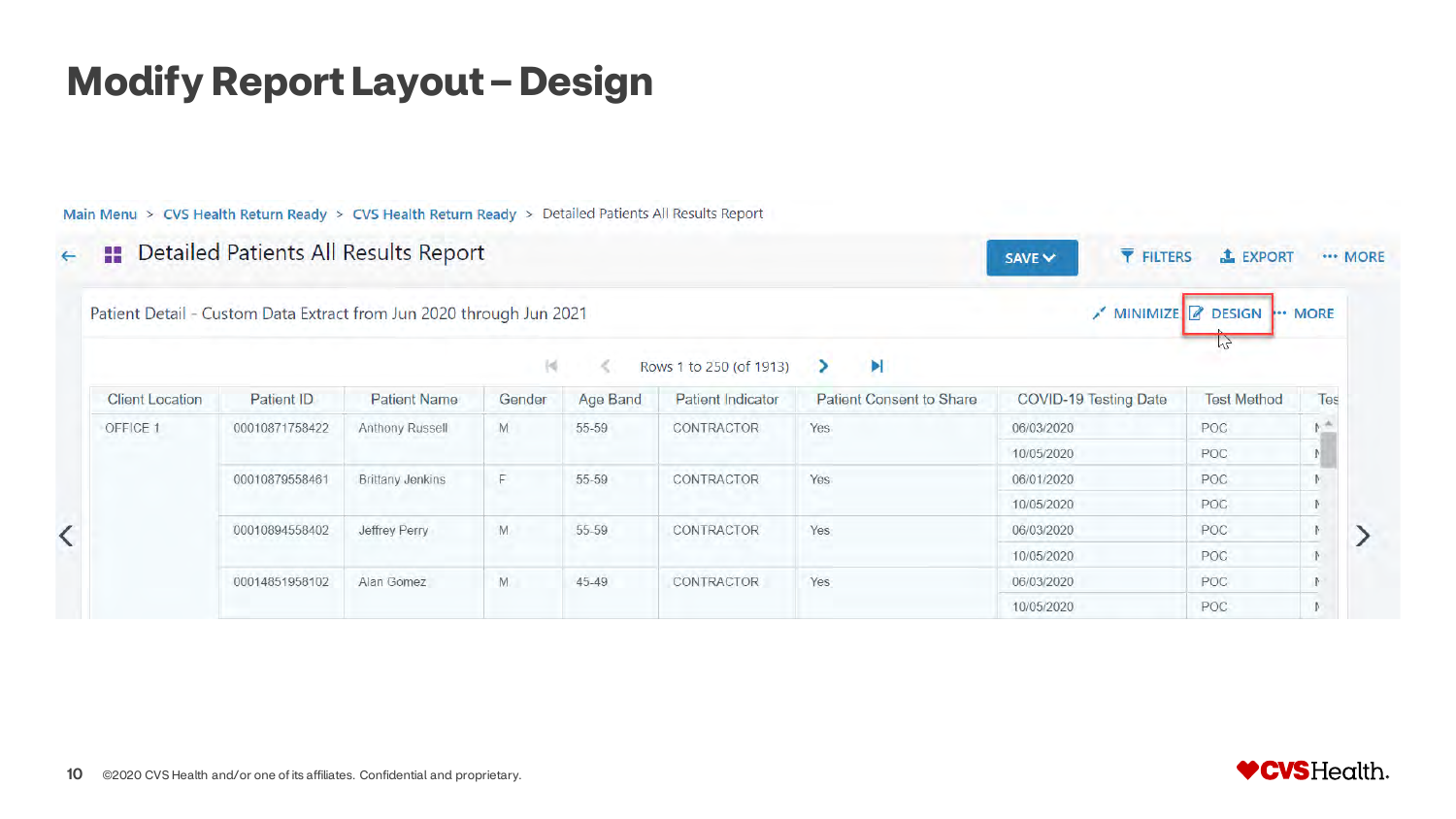#### **Modify Report Layout – Design**

|              | E                                        | Primary Analytic Focus: Rolling Incurred - Custom Table 1<br><b>Report Data</b> Listing Attributes |              |                          |                   |  |
|--------------|------------------------------------------|----------------------------------------------------------------------------------------------------|--------------|--------------------------|-------------------|--|
|              | Listing                                  | Available Dimensions                                                                               |              | <b>Used Dimensions</b>   |                   |  |
|              |                                          | Search                                                                                             |              | COVID-19 Testing Date    | $\vec{u}$         |  |
|              | 昌                                        | Dimensions<br>$\checkmark$                                                                         |              | Testing Result           | û                 |  |
| Vertical Bar | Horizontal Bar                           | Encrypted Member ID<br>۰                                                                           |              | 三 Patient Name           | û                 |  |
|              |                                          | 皿<br>Member ID                                                                                     |              | $\equiv$ Gender          | û                 |  |
|              | 75                                       | ٠<br>Reporting Period                                                                              |              | Age Band                 | û                 |  |
| Waterfall    | Pie                                      | ·<br>Incurred Quarter                                                                              | $\mathbf{v}$ | Patient Indicator        | û<br>$\mathbf{v}$ |  |
|              |                                          | <b>ADD TO DIMENSIONS</b>                                                                           |              | <b>REMOVE ALL</b>        |                   |  |
|              | Tree Map                                 | Available Measures                                                                                 |              | <b>Used Measures</b>     |                   |  |
|              |                                          | Search                                                                                             |              | $\equiv$ Number of Tests | 茴                 |  |
|              | $\mathcal{L}^{\mathcal{L}}$<br>$\bullet$ | Measures<br>$\sim$<br>m                                                                            |              |                          |                   |  |
|              | Scatter                                  | Unique Members<br>$\blacktriangledown$                                                             |              |                          |                   |  |



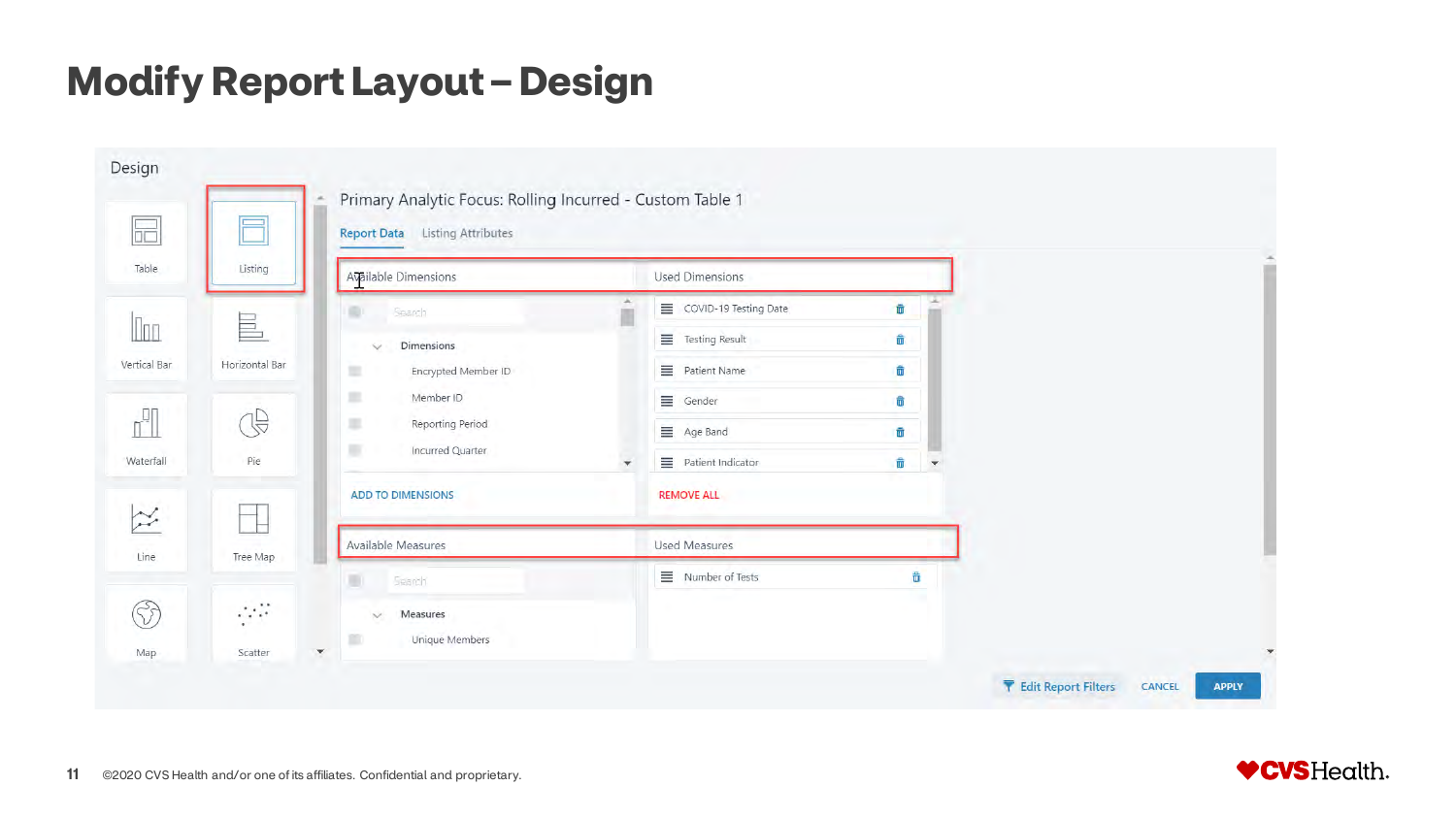#### **Modify Report Layout – Listing**

#### \*Detailed Patients All Results Report

Patient Detail - Custom Data Extract from Jun 2020 through Jun 2021

| F<br>Negative<br>$40 - 44$<br>06/01/2020<br>Alice Roberts<br><b>EMPLOYEE</b><br>1<br>NZ<br>F<br>35-39<br><b>EMPLOYEE</b><br>06/01/2020<br>Negative<br>Amanda Hughes<br>1<br>F<br>45-49<br>06/01/2020<br>Negative<br>Angela Sullivan<br><b>EMPLOYEE</b><br>F<br>25-29<br>06/01/2020<br>Negative<br>Ann Butler<br><b>EMPLOYEE</b><br>F<br>45-49<br>06/01/2020<br>Ann Lee<br><b>EMPLOYEE</b><br>Negative<br>F<br>06/01/2020<br>Negative<br>Ann Mitchell<br>$40 - 44$<br><b>EMPLOYEE</b><br>F<br>50-54<br>06/01/2020<br>Negative<br>Ann Morales<br><b>EMPLOYEE</b><br>Ŧ<br>Negative<br>F<br>60-64<br>EMPLOYEE<br>06/01/2020<br>Brenda Price<br>F<br>Negative<br>55-59<br><b>CONTRACTOR</b><br>06/01/2020<br>Brittany Jenkins<br>1<br>F<br>$25 - 29$<br>06/01/2020<br>Negative<br>Carol Perry<br>EMPLOYEE<br>F<br>06/01/2020<br>Negative<br>Christina Cox<br>$40 - 44$<br>EMPLOYEE<br>1<br>F<br>06/01/2020<br>Negative<br>60-64<br><b>EMPLOYEE</b><br>Christina Lopez<br>F<br>06/01/2020<br>60-64<br><b>EMPLOYEE</b><br>Negative<br>Cynthia Lopez<br>06/01/2020<br>25-29<br><b>EMPLOYEE</b><br>Negative<br>Deborah Morgan<br>F<br><b>EMPLOYEE</b><br>06/01/2020<br>Negative<br>Deborah Young<br>F<br>60-64<br>06/01/2020<br>Debra Gutierrez<br>F<br>55-59<br><b>EMPLOYEE</b><br>Negative<br>06/01/2020<br>F<br>45-49<br><b>EMPLOYEE</b><br>H.<br>Negative<br>Debra Turner<br>06/01/2020<br>55-59<br><b>EMPLOYEE</b><br>Negative<br>Denise Myers<br>F<br>F<br>06/01/2020<br>Negative<br>50-54<br><b>EMPLOYEE</b><br>Ħ.<br>Denise Perry | COVID-19 Testing Date | <b>Testing Result</b> | <b>Patient Name</b> | Gender | Age Band | Patient Indicator | Number of Tests |
|----------------------------------------------------------------------------------------------------------------------------------------------------------------------------------------------------------------------------------------------------------------------------------------------------------------------------------------------------------------------------------------------------------------------------------------------------------------------------------------------------------------------------------------------------------------------------------------------------------------------------------------------------------------------------------------------------------------------------------------------------------------------------------------------------------------------------------------------------------------------------------------------------------------------------------------------------------------------------------------------------------------------------------------------------------------------------------------------------------------------------------------------------------------------------------------------------------------------------------------------------------------------------------------------------------------------------------------------------------------------------------------------------------------------------------------------------------------------------------------------------------------------------------|-----------------------|-----------------------|---------------------|--------|----------|-------------------|-----------------|
|                                                                                                                                                                                                                                                                                                                                                                                                                                                                                                                                                                                                                                                                                                                                                                                                                                                                                                                                                                                                                                                                                                                                                                                                                                                                                                                                                                                                                                                                                                                                  |                       |                       |                     |        |          |                   |                 |
|                                                                                                                                                                                                                                                                                                                                                                                                                                                                                                                                                                                                                                                                                                                                                                                                                                                                                                                                                                                                                                                                                                                                                                                                                                                                                                                                                                                                                                                                                                                                  |                       |                       |                     |        |          |                   |                 |
|                                                                                                                                                                                                                                                                                                                                                                                                                                                                                                                                                                                                                                                                                                                                                                                                                                                                                                                                                                                                                                                                                                                                                                                                                                                                                                                                                                                                                                                                                                                                  |                       |                       |                     |        |          |                   |                 |
|                                                                                                                                                                                                                                                                                                                                                                                                                                                                                                                                                                                                                                                                                                                                                                                                                                                                                                                                                                                                                                                                                                                                                                                                                                                                                                                                                                                                                                                                                                                                  |                       |                       |                     |        |          |                   |                 |
|                                                                                                                                                                                                                                                                                                                                                                                                                                                                                                                                                                                                                                                                                                                                                                                                                                                                                                                                                                                                                                                                                                                                                                                                                                                                                                                                                                                                                                                                                                                                  |                       |                       |                     |        |          |                   |                 |
|                                                                                                                                                                                                                                                                                                                                                                                                                                                                                                                                                                                                                                                                                                                                                                                                                                                                                                                                                                                                                                                                                                                                                                                                                                                                                                                                                                                                                                                                                                                                  |                       |                       |                     |        |          |                   |                 |
|                                                                                                                                                                                                                                                                                                                                                                                                                                                                                                                                                                                                                                                                                                                                                                                                                                                                                                                                                                                                                                                                                                                                                                                                                                                                                                                                                                                                                                                                                                                                  |                       |                       |                     |        |          |                   |                 |
|                                                                                                                                                                                                                                                                                                                                                                                                                                                                                                                                                                                                                                                                                                                                                                                                                                                                                                                                                                                                                                                                                                                                                                                                                                                                                                                                                                                                                                                                                                                                  |                       |                       |                     |        |          |                   |                 |
|                                                                                                                                                                                                                                                                                                                                                                                                                                                                                                                                                                                                                                                                                                                                                                                                                                                                                                                                                                                                                                                                                                                                                                                                                                                                                                                                                                                                                                                                                                                                  |                       |                       |                     |        |          |                   |                 |
|                                                                                                                                                                                                                                                                                                                                                                                                                                                                                                                                                                                                                                                                                                                                                                                                                                                                                                                                                                                                                                                                                                                                                                                                                                                                                                                                                                                                                                                                                                                                  |                       |                       |                     |        |          |                   |                 |
|                                                                                                                                                                                                                                                                                                                                                                                                                                                                                                                                                                                                                                                                                                                                                                                                                                                                                                                                                                                                                                                                                                                                                                                                                                                                                                                                                                                                                                                                                                                                  |                       |                       |                     |        |          |                   |                 |
|                                                                                                                                                                                                                                                                                                                                                                                                                                                                                                                                                                                                                                                                                                                                                                                                                                                                                                                                                                                                                                                                                                                                                                                                                                                                                                                                                                                                                                                                                                                                  |                       |                       |                     |        |          |                   |                 |
|                                                                                                                                                                                                                                                                                                                                                                                                                                                                                                                                                                                                                                                                                                                                                                                                                                                                                                                                                                                                                                                                                                                                                                                                                                                                                                                                                                                                                                                                                                                                  |                       |                       |                     |        |          |                   |                 |
|                                                                                                                                                                                                                                                                                                                                                                                                                                                                                                                                                                                                                                                                                                                                                                                                                                                                                                                                                                                                                                                                                                                                                                                                                                                                                                                                                                                                                                                                                                                                  |                       |                       |                     |        |          |                   |                 |
|                                                                                                                                                                                                                                                                                                                                                                                                                                                                                                                                                                                                                                                                                                                                                                                                                                                                                                                                                                                                                                                                                                                                                                                                                                                                                                                                                                                                                                                                                                                                  |                       |                       |                     |        |          |                   |                 |
|                                                                                                                                                                                                                                                                                                                                                                                                                                                                                                                                                                                                                                                                                                                                                                                                                                                                                                                                                                                                                                                                                                                                                                                                                                                                                                                                                                                                                                                                                                                                  |                       |                       |                     |        |          |                   |                 |
|                                                                                                                                                                                                                                                                                                                                                                                                                                                                                                                                                                                                                                                                                                                                                                                                                                                                                                                                                                                                                                                                                                                                                                                                                                                                                                                                                                                                                                                                                                                                  |                       |                       |                     |        |          |                   |                 |
|                                                                                                                                                                                                                                                                                                                                                                                                                                                                                                                                                                                                                                                                                                                                                                                                                                                                                                                                                                                                                                                                                                                                                                                                                                                                                                                                                                                                                                                                                                                                  |                       |                       |                     |        |          |                   |                 |
|                                                                                                                                                                                                                                                                                                                                                                                                                                                                                                                                                                                                                                                                                                                                                                                                                                                                                                                                                                                                                                                                                                                                                                                                                                                                                                                                                                                                                                                                                                                                  |                       |                       |                     |        |          |                   |                 |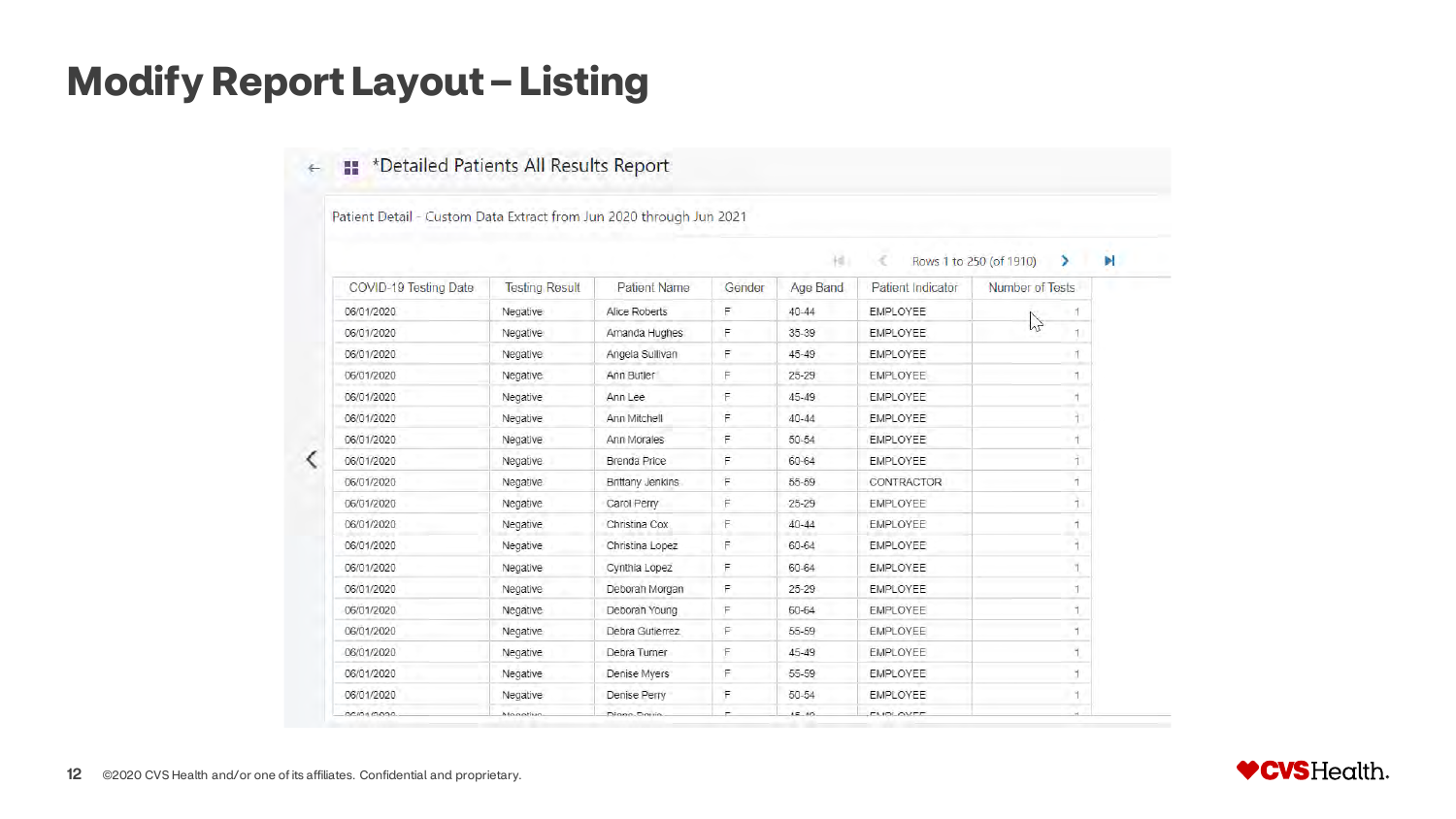#### **Modify Report Layout – Design**

#### \*Detailed Patients All Results Report

Patient Detail - Custom Data Extract from Dec 2020 through Dec 2021

| <b>Testing Result</b> |                        | Negative        | Positive               | Summary         |  |
|-----------------------|------------------------|-----------------|------------------------|-----------------|--|
| COVID-19 Testing Date | <b>Client Location</b> | Number of Tests | <b>Number of Tests</b> | Number of Tests |  |
| 06/01/2020            | OFFICE 1               | 76              | 4                      | 80              |  |
| 06/02/2020            | OFFICE 1               | 16              | $\overline{4}$         | 20              |  |
|                       | OFFICE 2               | 60              |                        | 60              |  |
| 06/03/2020            | OFFICE 1               | 40              |                        | 40              |  |
|                       | OFFICE 3               | 36              | 4                      | 40              |  |
| 06/04/2020            | OFFICE 1               | 56              | $\overline{4}$         | 60              |  |
|                       | OFFICE 2               | 20              |                        | 20              |  |
| 06/05/2020            | OFFICE 2               | 36              | $\overline{4}$         | 40              |  |
|                       | OFFICE 3               | 40              |                        | 40              |  |
| 06/08/2020            | OFFICE 1               | 69              | 1                      | 70              |  |
| 06/09/2020            | OFFICE 1               | 16              | 4                      | 17              |  |
|                       | OFFICE 2               | 52              | 1                      | 53              |  |
| 06/10/2020            | OFFICE 1               | 35              |                        | 35              |  |
|                       |                        |                 |                        |                 |  |

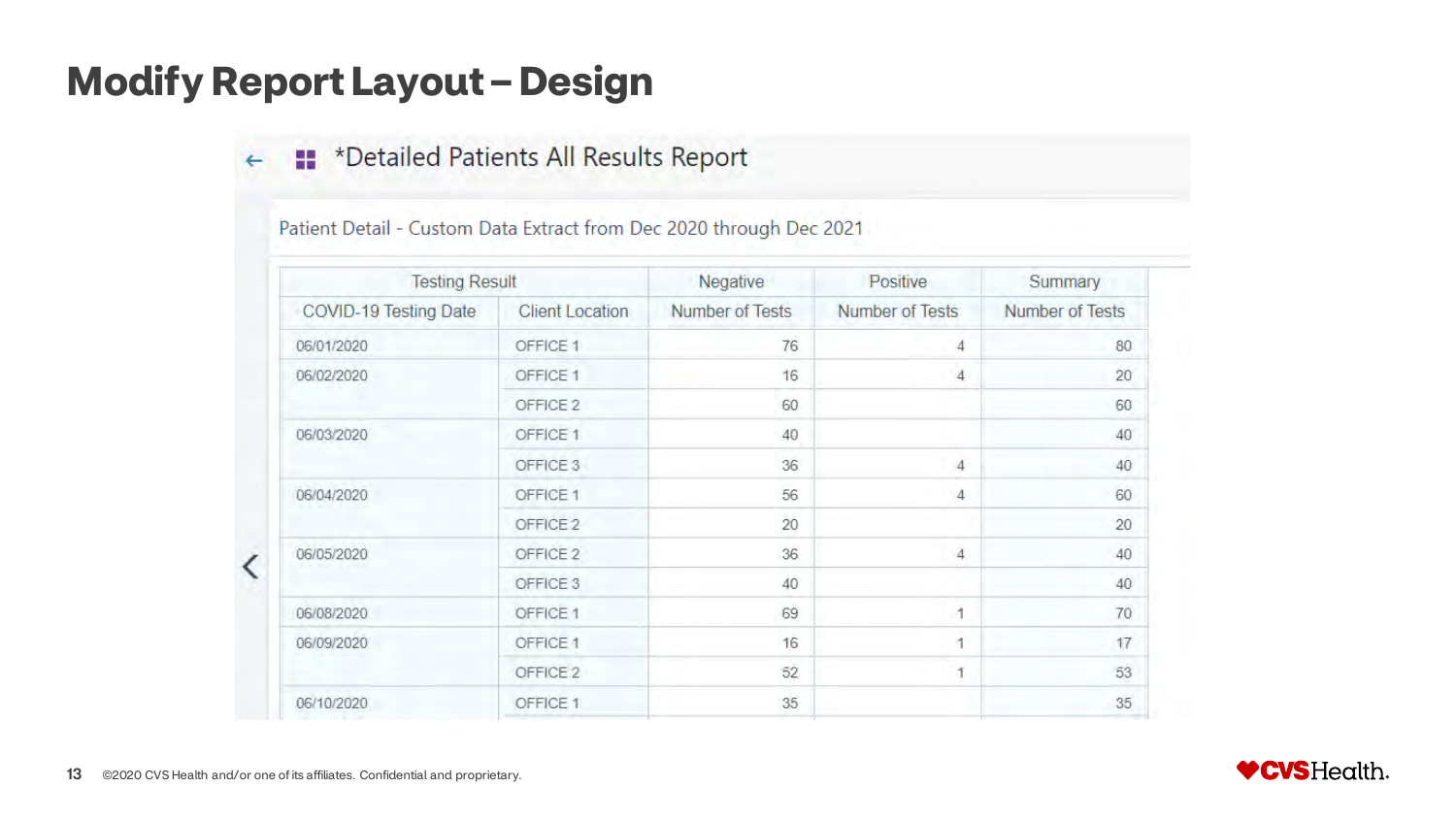### **Modify Report Layout – Summary Values On/Off**

#### \*Detailed Patients All Results Report



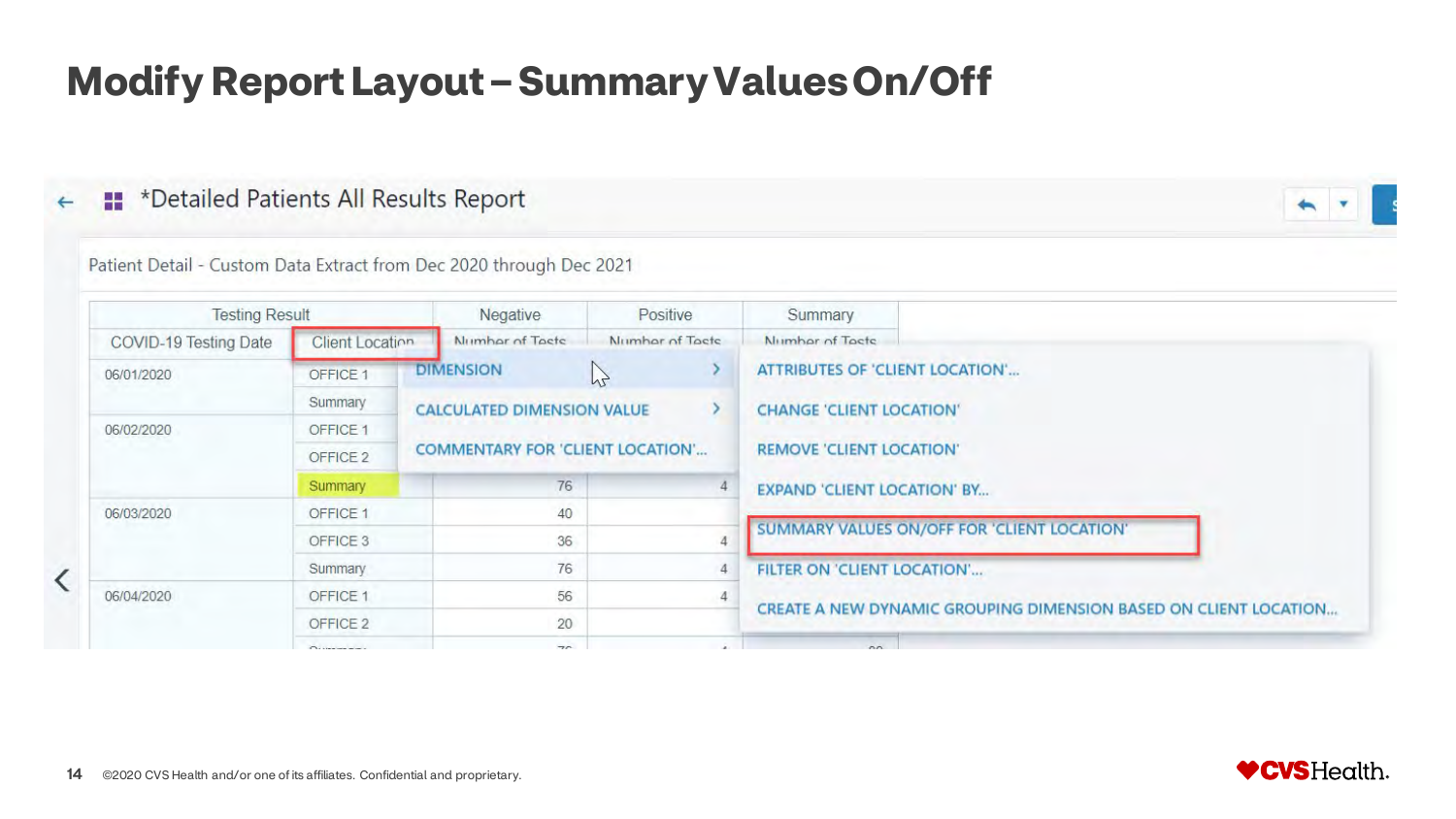**Save**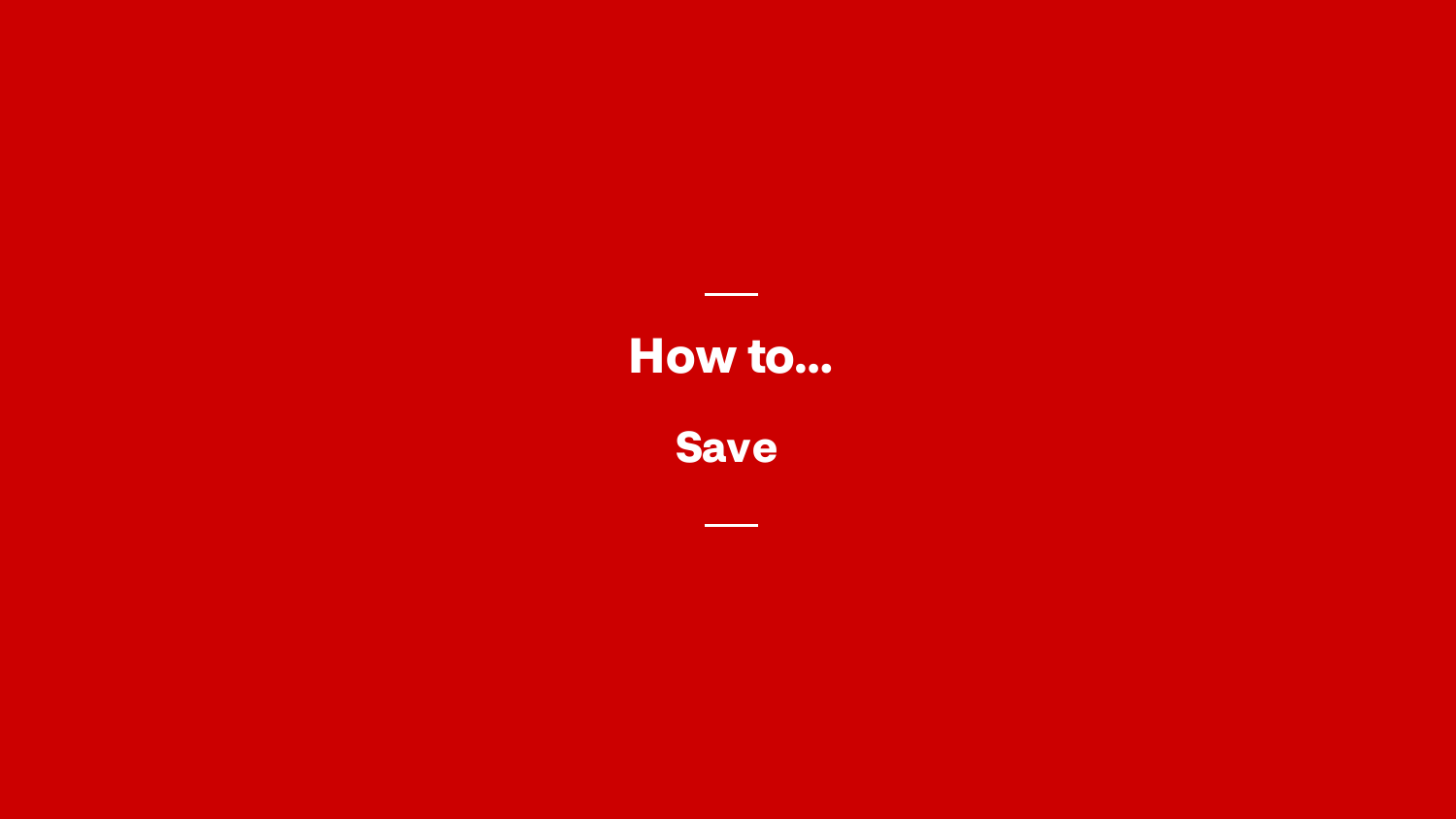#### **Save Personal Templates**

**Templates: Personal and Global** *\*You cannot overwrite a Global*

**What is Stored in a Saved Report or Dashboard**

> **Saving a Personal Report or Dashboard**

**Deleting and Moving Personal Reports, Dashboards and Folders**

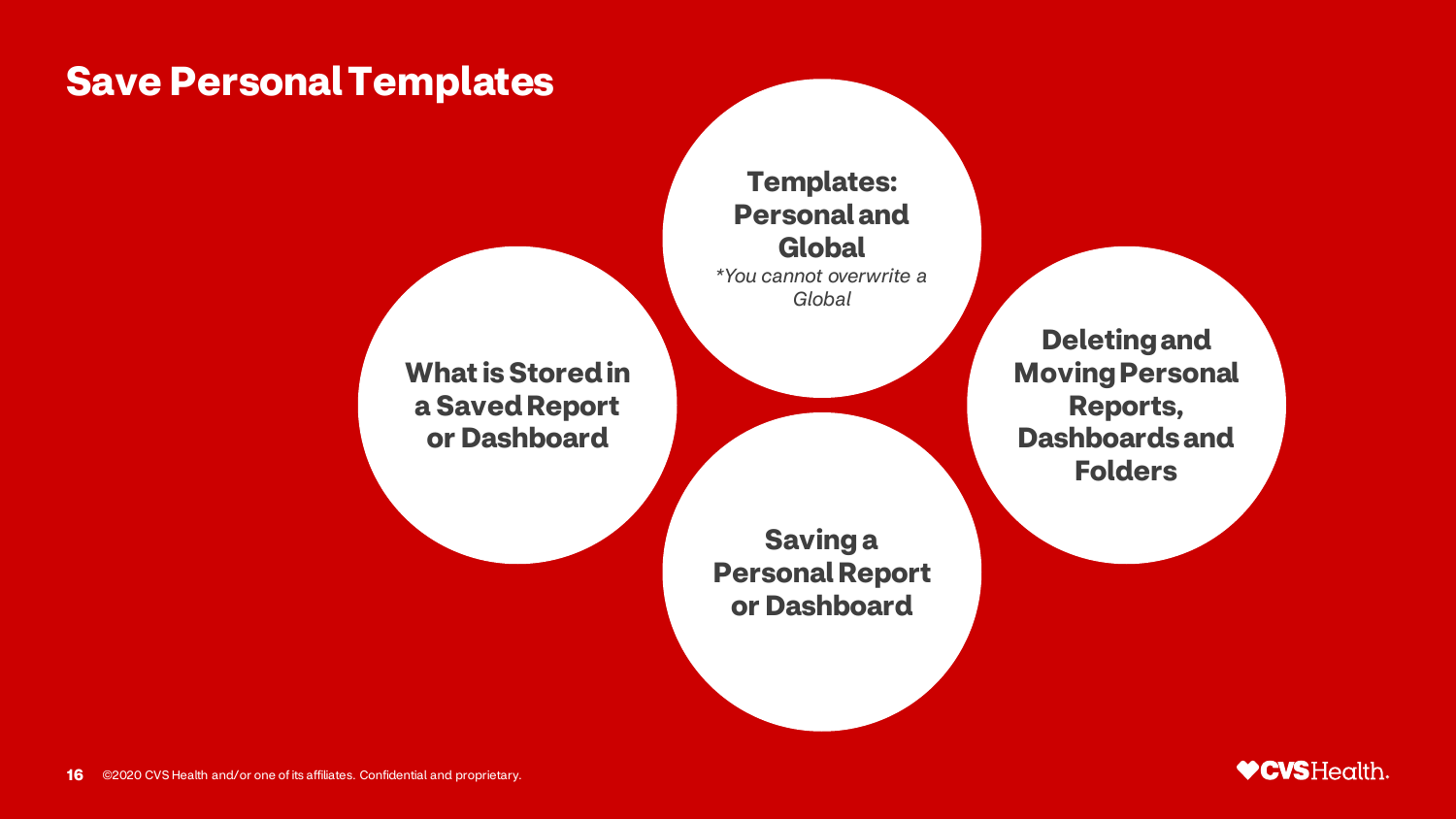#### **Save – Personal / You cannot overwrite global dashboards**